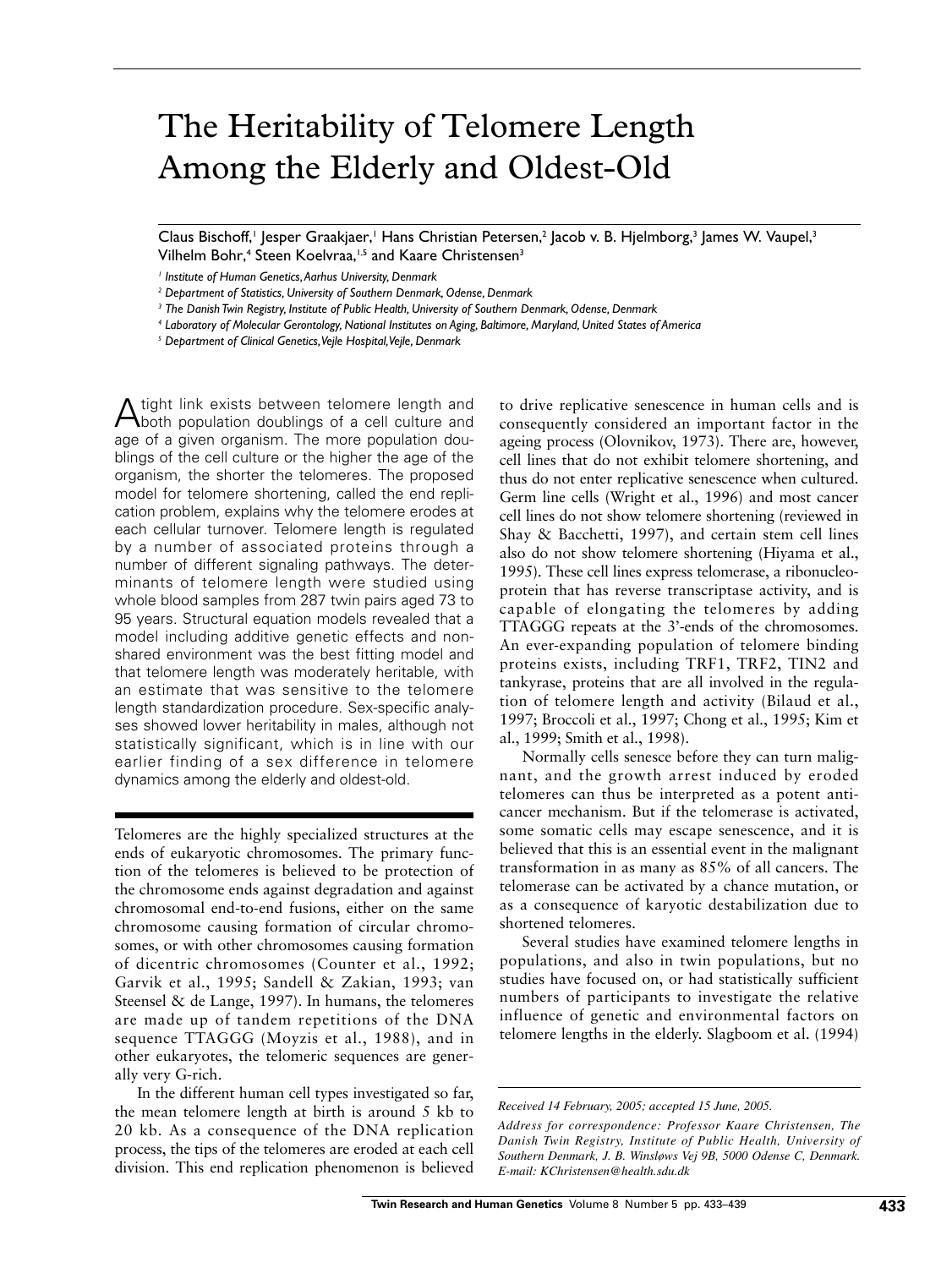found that the heritability of telomere length was 78% in a population of 115 monozygotic (MZ) and dizygotic (DZ) twin pairs aged 2 to 63 years, but the study only included four MZ and four DZ twin pairs aged 64 to 95 years. It remains unknown exactly which mechanisms govern telomere shortening in the elderly. We have found some indication of the presence of a sex-specific difference in mean telomere length among elderly twins and singletons (Bischoff et al., 2005), and in the present study we further examine these 680 MZ and DZ twins aged 73 to 95 years to obtain heritability estimates for telomere length among the elderly and oldest-old.

## **Materials and Methods**

The study is based on the Danish Twin Registry, which has been described in detail previously (Kyvik et al., 1996). The registry was established in 1954 as the first nationwide twin registry in the world and includes twin pairs born in Denmark between 1870 and 1910 and same-sex pairs born between 1911 and 1930. From this registry, 2172 twins with a median of 77 years and a range of 72 to 102 years participated - regardless of whether the co-twin was alive or not - in an extensive face-to-face interview in 1997, including questions on self-rated health, alcohol consumption, height and weight. A total of 456 same-sex pairs participated (Christensen et al., 1999). Blood samples (20 ml EDTA blood) were collected from all same-sex pairs where both members were willing to give a blood sample. Blood was collected from 689 subjects within a 6-month period. In total, 290 samesexed twin pairs donated a blood sample (64% of all 456 participating same-sex pairs). The samples were centrifuged within 12 hours at 1.000 G for 10 minutes and separated into cells and plasma. The samples were set at  $-80^{\circ}$ C within 2 days (usually on the same day).

Red blood cells were removed by osmotic lysis, and leukocytes were pelleted by standard techniques, as previously described (Shannon et al., 1989; Shannon et al., 1992). Using this method, DNA is prepared from at population of peripheral blood leukocytes consisting of lymphocytes, monocytes, neutrophils and eosinophils.

### **Telomere Length Analysis**

The methods for measurement of mean terminal restriction fragment (TRF) length have been described elsewhere (Allsopp et al., 1992; Vaziri et al., 1993). In brief, telomere length was determined by standard TRF analysis, which is based on southern blotting. Overnight, 6 ug DNA was digested by the restriction endonucleases HinfI (6 U) and RsaI (6 U) following the manufacture's instructions (Boehringer Mannheim), and subsequently subjected to gel electrophoresis (0.6% agarose, 18 V for 18 hours in  $1 \times$  TAE [40m M Tris-Acetate, 1m M EDTA]). On each gel, three marker lanes (one on each side, and one in the middle) were loaded with biotinylated HindIII digested phage

lambda DNA. Following electrophoresis, the gel was stained in ethidiumbromide and photographed (Eagleeye), and the DNA was transferred to nylon membranes (Boehringer Mannheim) using a Pharmacia vacublotter. The membrane was then incubated overnight at  $65^{\circ}$ C with 5 ng of a biotinylated oligo complementary to the telomere sequence (C3TA2)3 and washed in 2  $\times$  SSC/0.1% SDS for 2  $\times$  5 minutes at room temperature and in  $0.2 \times$  SSC/0.1%SDS for 2  $\times$ 15 minutes at room temperature. Following a 1 to 5 minute rinse in 0.1 M maleate buffer, pH 7.5/0.3% Tween 20 at room temperature, and 30 minutes incubation in 5× blocking buffer at room temperature, the membrane was incubated in 1:2500 streptavidin-AP (Boehringer Mannheim) for 30 minutes at room temperature. The filter was developed by adding 20 drops of CSPD incubated for 5 minutes.

The membranes were visualized by 30 minutes of exposure and 30 minutes of 'dark subtraction' in a BioRad Fluorimager. Using the molecular marker lanes, the mean telomere length was calculated for each lane.

TRF analyses of the DNA samples were made with no knowledge of which samples belonged to the same twin pair in order to avoid bias in the measurements. The participants had blood drawn in their homes and the organization of the fieldwork resulted in 93 twin pairs having their samples taken so closely to each other in time that the co-twins' samples ended up on the same gel, although the laboratory was blinded for the twin pair ID.

Analysis of the 290 twin pairs by the above method produced interpretable data on 287 twin pairs.

The Fluorimager pictures were analyzed using the Quantity One software package from BioRad. Data were exported to Microsoft Excel where a specifically designed spreadsheet was used to calculate the mean telomere length.

### **Analyses of Twin Similarity**

There are two types of twinning in humans: MZ twins share all their genetic material, and DZ twins, like ordinary siblings, share on average 50% of their genes. In the classical twin study, MZ and DZ intraclass correlations for a trait are compared. A significantly higher correlation in MZ twins indicates that genetic factors play an etiological role. In order to estimate the heritability of telomere length (i.e., the proportion of the population variance attributable to genetic variation), the twin data were analyzed using standard biometric models (Neale & Cardon, 1992). It was assumed that the total variance (V) in a scale could be decomposed as:

$$
\mathrm{V}=\mathrm{A}+\mathrm{D}+\mathrm{C}+\mathrm{E}
$$

where A refers to the variance contribution of additive genetic effects, D refers to the variance contribution of genetic effects due to dominance (intralocus interaction), C refers to the variance contribution of shared environ-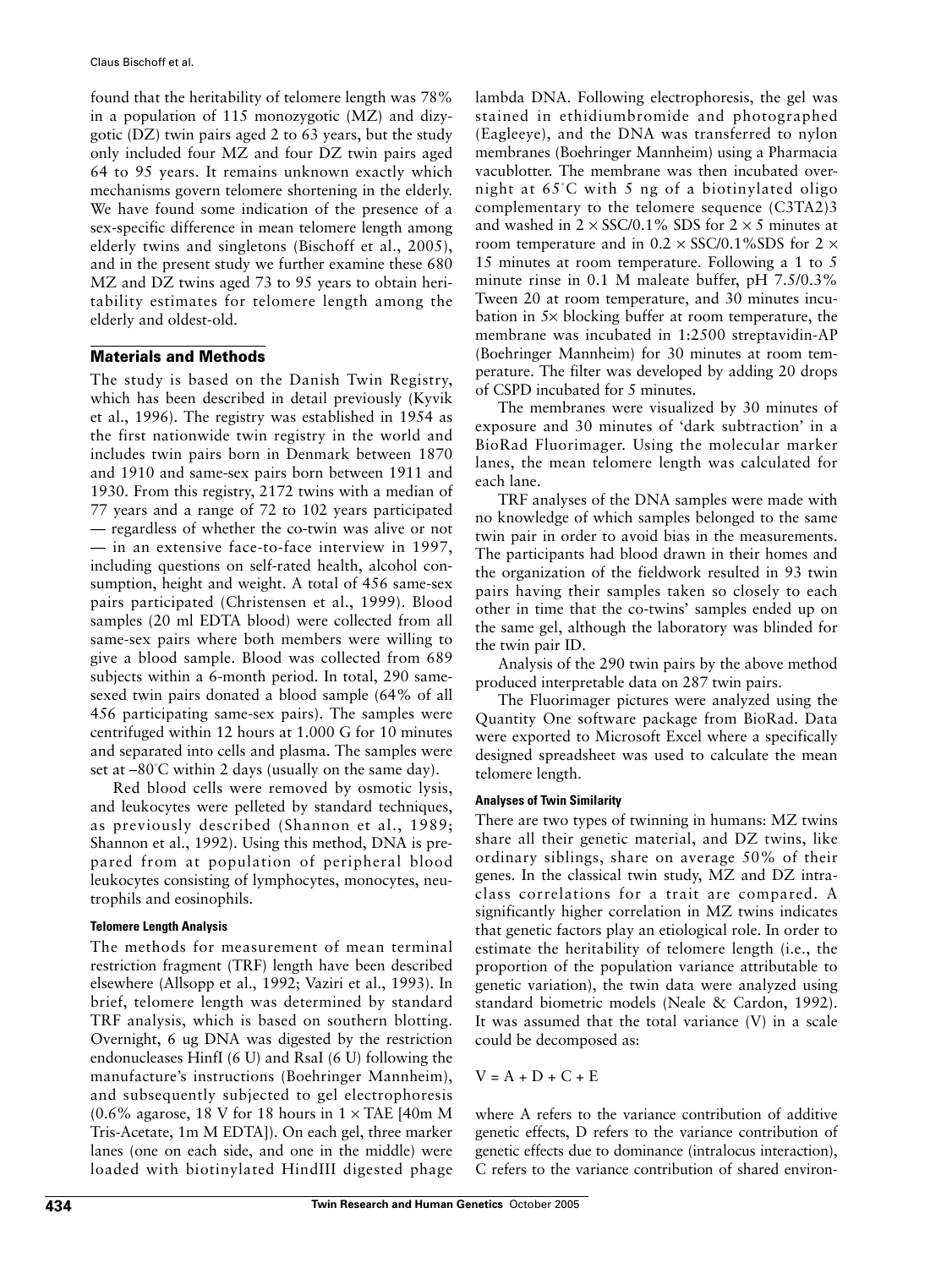$$
cov(MZ) = A + D + C
$$

 $cov(DZ) = (1/2)A + (1/4)D + C$ 

Only nonshared environment contributes to dissimilarity within MZ twin pairs because of their genetic identity, whereas the effects of additive genetic factors and genetic dominance may also contribute to dissimilarity within DZ pairs, who share, on average, half of the additive and one quarter of the dominant genetic factors. The raw data were analyzed in Mx (Neale,

2000), including age (continuous) and sex as covariates. Variance components were estimated from the observed twin variances and covariances by the method of maximum likelihood.

As the effects of genetic dominance (D) and shared environment (C) are completely confounded in the classical study of twins reared together, it is not possible to estimate all of the parameters simultaneously in a single model. Thus, five different models, ACE, ADE, AE, CE and E, were fitted to the data. The model with the best fit is the one that fits the data well (i.e., a chisquared goodness-of-fit test with a nonsignificant  $p$ value) and is the most parsimonious (i.e., none of the parameters in the model can be deleted without a significant increase in chi-squared). For comparison of nonnested models, the Akaike Information Criterion (AIC; chi-squared goodness-of-fit statistic minus twice the degree of freedom) was used. The model with the lowest AIC represents the best balance of goodness-offit and parsimony. For comparison of nested models,



#### Figure 1

Scattergrams showing the twin pair telomere length correlations.

The twin TRF sizes are plotted against each other, each axis representing one twin of a pair. The higher the telomere length correlation, the closer the dots are to the diagonal. Only twin pairs where the two co-twins had their sample run on different gels are included.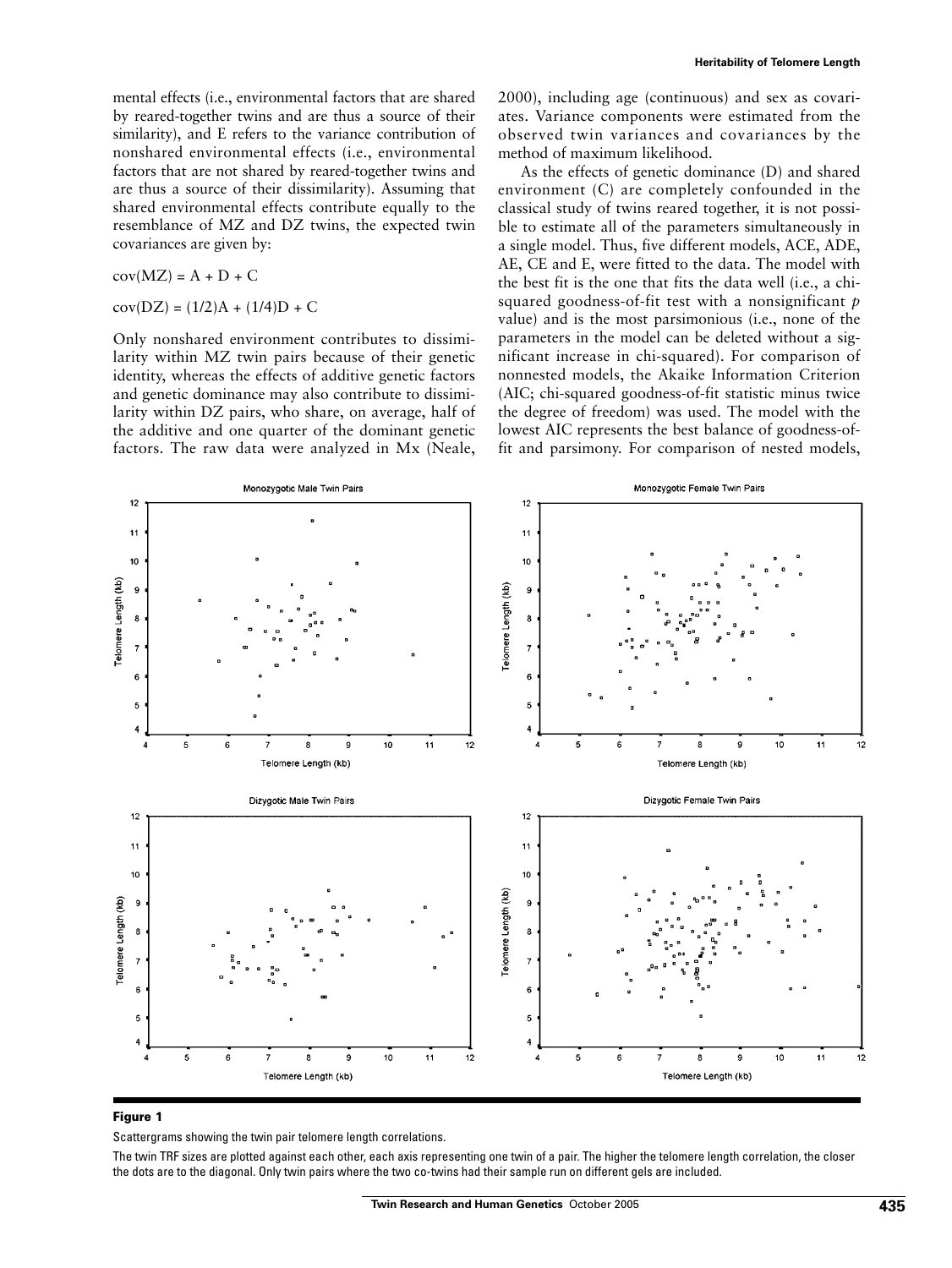the chi-squared difference test was used. The difference in chi-squared of the models is itself distributed as a chisquared statistic with the degrees of freedom equal to the difference in the degrees of freedom of the models being compared. Finally, the heritability of telomere length (i.e., the proportion of the total phenotypic variance due to genetic variance) was derived from the best fitting model.

## **Results**

A graphical illustration of the gathered data is shown in Figure 1. For MZ and DZ male and female twin pairs, the telomere length of one twin is plotted against the telomere length of the other twin of a pair. In Table 1, the mean telomere length for the 574 individuals (287 twin pairs) is shown stratified for sex, age and zygosity. In summary, females have longer telomeres than males, and females also show a more pronounced correlation between age and telomere length, that is, telomere sequence is lost with age. This pattern and the actual values are in concordance with findings that included single twins and singletons (Bischoff et al., 2005), in addition to the twin pairs included in the present study.

In Table 2, the within-twin similarity is reported as the intraclass correlation coefficient for the overall sample and Table 3 reports the same coefficient excluding the co-twins who had samples run on the same gel. The decline in correlation coefficient with this exclusion clearly shows that there is a residual gel effect despite the gel standardization procedure. For females, the MZ intraclass correlations consistently exceeded the corresponding DZ correlations. This indicates an influence of genetic factors on the telomere length in elderly females. Contrary to this, there was no indication of a genetic component to telomere length in males, as the correlation for MZ twins did not exceed that of the DZ twins.

Structural equation analysis for the total sample revealed that a model including additive genetic effects and nonshared environment (AE), with variances equal in the two sexes but with the mean free to vary in the two sexes, was the best fitting and most parsimonious model (lowest AIC,  $-2$ logLikelihood = 1852.558,  $df = 570$ ) for the two sexes combined. For this model the grand mean of telomere length was 7.92 kb (95% Confidence Interval [CI]: 7.79–8.06) for females and 7.68 kb (95% CI: 7.47–7.88) for males. The heritability of this model (common for males and females) was estimated as .36 (95% CI: 0.22-0.48). We note that age and sex were included as covariates but no effects thereof were found, except for the sex difference in the grand mean reported above. Also, it was noted that this model gave a slightly better fit than the model in which variances were allowed to differ for each sex, but where standardized variances (i.e., heritability, amount of common environmental variance and amount of nonshared environmental variance to total variance) were assumed equal.

However, sex-specific analyses were also performed. Here an AE model gave the best fit for females with a heritability of .39 (95% CI: 0.22-0.53) and a grand mean of 7.93 kb (95% CI: 7.78-8.07). The remaining variation could be attributed to nonshared environment. For males, a model including common environment and nonshared environment (CE) provided the best fitting model, with the proportion of variance attributable to common environment at .25 (95% CI: 0.05–0.43) with a grand mean of 7.68 kb  $(95\% \text{ CI: } 7.48-7.87)$ . Although the overall goodness-of-fit for this model (-2logLikelihood = 1849.889 with  $df = 568$ ) in which males and females are separated is better than the model above, it is less parsimonious, giving rise to a slightly higher AIC.

Restricting the analyses to the 194 pairs who had the co-twins' samples run on different gels revealed similar patterns and results, although as expected

#### Table 1

Telomere Length in Danish Same-Sexed Twins Aged 73 to 94 Years

|           | Males |                          | Females |                                   | All |                          |  |
|-----------|-------|--------------------------|---------|-----------------------------------|-----|--------------------------|--|
|           | N     | Telomere length, kb (SE) | N       | Telomere length, kb ( <i>SE</i> ) | Ν   | Telomere length, kb (SE) |  |
| Age 73-79 |       |                          |         |                                   |     |                          |  |
| <b>MZ</b> | 56    | 7.72(.15)                | 122     | 8.02(.13)                         | 178 | 7.93(0.10)               |  |
| DZ        | 84    | 7.62(.15)                | 144     | 8.00(.12)                         | 228 | 7.86(.09)                |  |
| Age 80-94 |       |                          |         |                                   |     |                          |  |
| MZ        | 28    | 7.59(.27)                | 50      | 7.48(.21)                         | 78  | 7.52(.16)                |  |
| DZ        | 18    | 7.88(.40)                | 72      | 7.91(.16)                         | 90  | 7.91(.15)                |  |
| Age 73-94 |       |                          |         |                                   |     |                          |  |
| MZ        | 84    | 7.68(.13)                | 172     | 7.86(.11)                         | 256 | 7.80(.09)                |  |
| DZ        | 102   | 7.67(.14)                | 216     | 7.97(0.10)                        | 318 | 7.87(.08)                |  |

Note: The data from the Longitudinal Study of Aging Danish Twins (LSADT) 1997 survey represent twins. To the extent that observations are correlated between twins in a pair, this correlation will lead to underestimation of standard errors if using the traditional procedure for obtaining these. Therefore, the STATA option 'cluster' (Statacorp, 1999) was employed based on generalized estimating equations (Pickles, 1998), using the twin pair number as the clustering variable.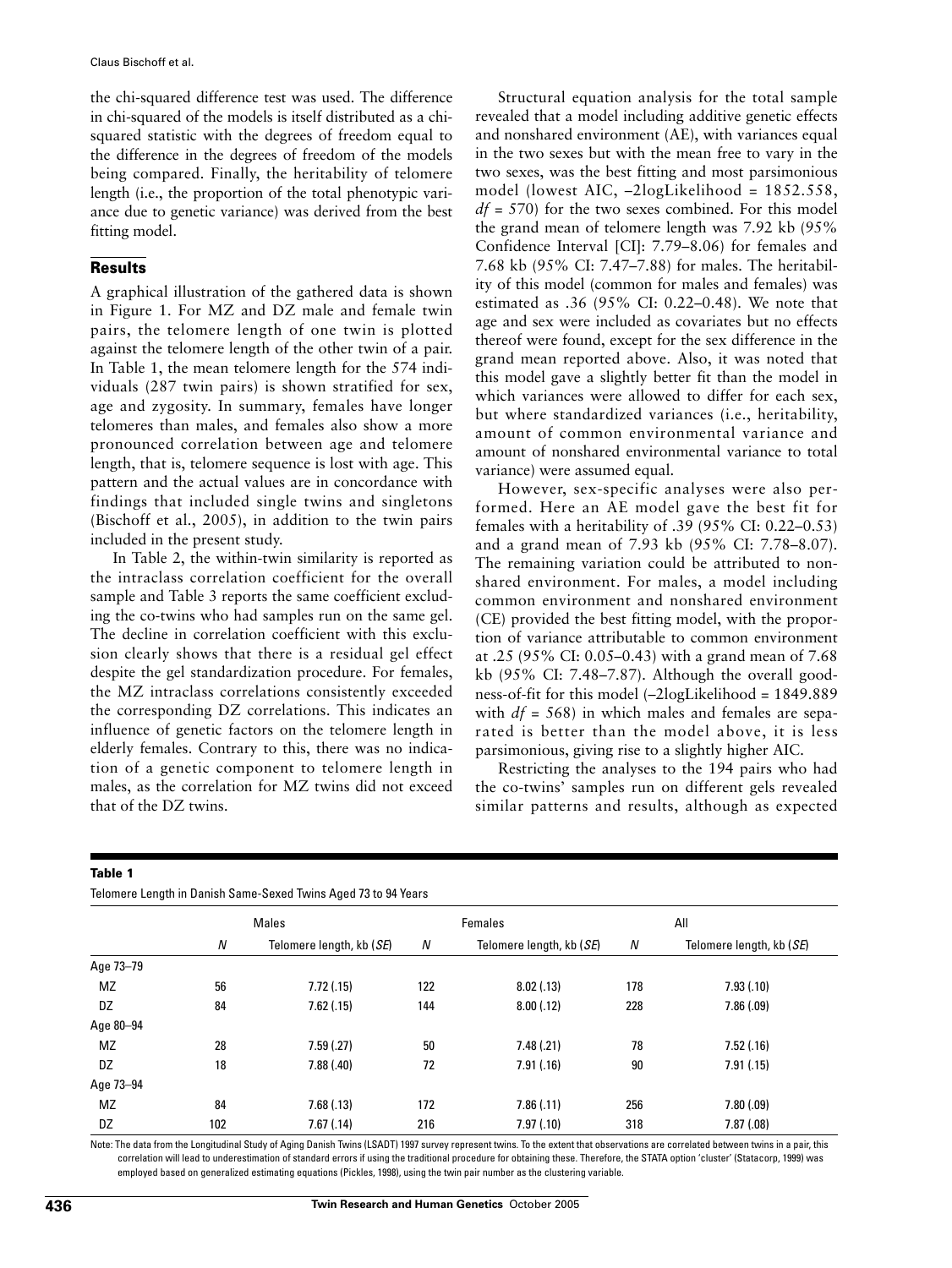#### Table 2

Twin Similarity: Intraclass Correlations in Telomere Length in Danish Same-Sexed Twin Pairs Aged 73 to 94 Years - All Samples

| All         | <b>Males</b> |             | Females     |             | All         |             |
|-------------|--------------|-------------|-------------|-------------|-------------|-------------|
|             | $N$ (pairs)  | Correlation | $N$ (pairs) | Correlation | $N$ (pairs) | Correlation |
| Age 73-79   |              |             |             |             |             |             |
| Monozygotic | 28           | .20         | 61          | $.34***$    | 89          | $.31***$    |
| Dizygotic   | 42           | $.42***$    | 72          | .20         | 114         | $.27***$    |
| Age 80-94   |              |             |             |             |             |             |
| Monozygotic | 14           | .16         | 25          | $.45*$      | 39          | $.34*$      |
| Dizygotic   | 9            | .15         | 36          | .25         | 45          | .21         |
| Age 73-94   |              |             |             |             |             |             |
| Monozygotic | 42           | .18         | 86          | $.37***$    | 128         | $.32***$    |
| Dizygotic   | 51           | $.35*$      | 108         | $.22***$    | 159         | $.25***$    |

Note:  $* p < .05; ** p < .01$ .

#### Table 3

Twin Similarity: Intraclass Correlations in Telomere Length in Danish Same-Sexed Twin Pairs Aged 73 to 94 Years - Only Twin Pairs where the Two Co-Twins Had Their Sample Run on Different Gels Are Included

|             | Males       |             | Females     |             | All         |             |
|-------------|-------------|-------------|-------------|-------------|-------------|-------------|
|             | $N$ (pairs) | Correlation | $N$ (pairs) | Correlation | $N$ (pairs) | Correlation |
| Age 73-79   |             |             |             |             |             |             |
| Monozygotic | 18          | .16         | 44          | .21         | 62          | .21         |
| Dizygotic   | 29          | .32         | 50          | .01         | 79          | .11         |
| Age 80-94   |             |             |             |             |             |             |
| Monozygotic | 13          | .15         | 14          | .28         | 27          | .21         |
| Dizygotic   | 6           | .23         | 20          | .16         | 26          | .13         |
| Age 73-94   |             |             |             |             |             |             |
| Monozygotic | 31          | .15         | 58          | .24         | 89          | $.22*$      |
| Dizygotic   | 35          | .27         | 70          | .05         | 105         | .12         |

Note:  $* p < 05; ** p < 01$ .

from the correlations in Table 3, the heritability estimate was smaller. Structural equation analysis for the restricted sample revealed again that AE was the bestfitting and most parsimonious model (lowest AIC,  $-2\log Likelihood = 1285.076$ ,  $df = 384$ ). For this model the grand mean of telomere length was 7.95 kb (95% CI: 7.78–8.11) for females and 7.67 kb (95%) CI: 7.44–7.91) for males. The heritability of this model (common for males and females) was estimated as .19 (95% CI: 0.01–0.36).

In the sex-specific analyses, an AE model gave the best fit for females with a heritability of .20 (95% CI: 0.00–0.41) and a grand mean of 7.95 (95% CI: 7.78-8.12). The remaining variation could be attributed to nonshared environment. For males, again a CE model provided the best fit, with the proportion of variance attributable to common environment at .15 (95%) CI: 0.00–0.38) with a grand mean of 7.67 (95% CI: 7.44–7.91). The overall goodness-of-fit for this model was -2logLikelihood =  $1284.700$  with  $df = 382$ .

#### **Discussion**

In this study of Danish twins, a moderate intrapair similarity in telomere lengths was found at older ages. For females this similarity is compatible with the influence of genetic factors (heritability estimate .34), while for the smaller male sample, the pattern was less clear with the highest correlation among DZ pairs.

We have shown in the Bischoff et al. (2005) study that elderly Danish women possess longer telomeres than age-matched Danish men. That study included the twins from this present study. A strict linear correlation was observed between age and telomere length in elderly females, while for males a nonlinear (quadratic in age) correlation was found. Additional evidence of sex difference was found, although this was not statistically significant.

Genetic factors could influence telomere length through several mechanisms. This could be through initial telomere length, the rate of telomere erosion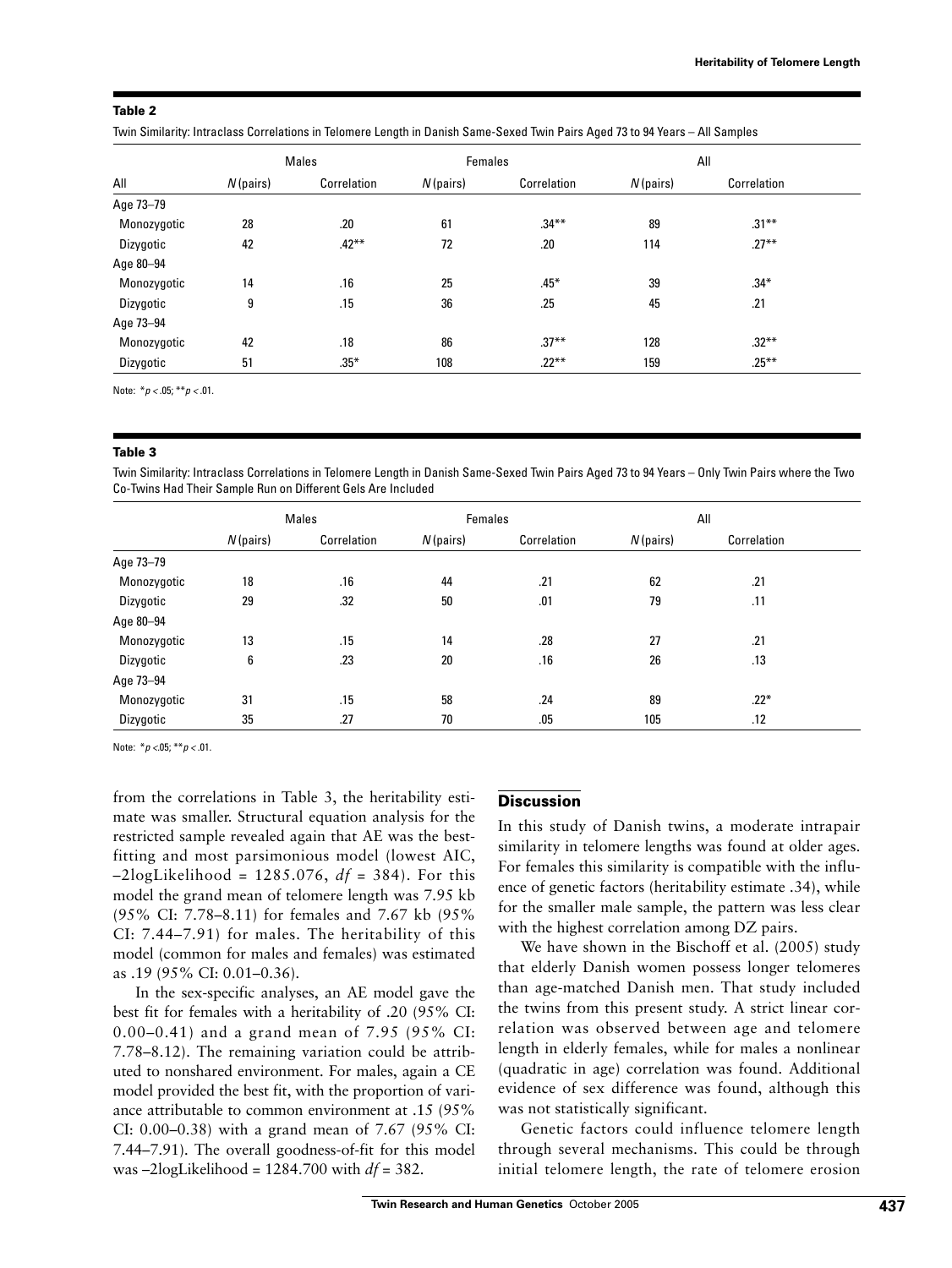and/or the degree of telomere maintenance even later in life.

When considering possible explanations for the sex difference in telomere length heritability, it is important to take into account the age of the participants. Given the participants in this investigation were between 73 and 94 years of age at the time they donated their blood sample, it is likely that the two sexes were subjected to different environments earlier in life. The males would, through their work, were more likely to have been exposed to an environment with high stress, high physical workload, physical injuries, harsh work environment, frequent infections and so forth. All these factors require a high leukocyte turnover, increasing the proliferative pressure placed on the leukocyte stem cell population. Considering the environment the female participants were likely to have experienced more than half a century ago, they would often be working at home, exposed to a more benign environment that did not pose a challenge to the leukocyte turnover. Following this argumentation, the male leukocyte telomeres would, due to the higher leukocyte turnover, shorten faster than the female leukocyte telomeres. The male leukocyte telomeres may therefore have reached such an eroded state that telomerase activity prolonged the telomeres to extend the proliferative potential. Telomerase activity is negatively regulated by TRF1, but the exact mechanisms governing telomerase activity on the specific telomere is not precisely known. It is therefore possible that the telomerase activity reduced the mean telomere length resemblance between the male MZ co-twins.

Another explanation is that there is a sex difference in how telomeres are maintained and shortened. The shortening may not be as pronounced in females due to better protection or repair, that is, better protection against oxidative damage. If males have less protection or repair of damaged telomeres, they would experience more erosion and more unspecific breaks of the telomeres, which may explain the difference in telomere length between male MZ co-twins.

Finally, this discovery could be a coincidental finding and partly due to the low power of twin studies to disentangle the effect of additive genetic factors and common environment (as indicated by the wide confidence interval despite the inclusion of nearly 300 twin pairs).

Our study in which the field design resulted in about a third of the twin pairs having the co-twins' samples analyzed on the same gel illustrates an important methodological challenge. Despite the standardization of the TRF method, we and others (e.g., Slagboom et al. 1994) observe considerable residual gel effect. For correlation analyses like the present it is preferable that co-twins have their samples analyzed on separate gels in order to avoid inflated twin correlations. For case-control studies of, for example, survival within twin pairs it is preferable to have the co-twins' samples on the same gel.

A number of previous publications have indicated that telomere length characteristics are inherited. Nawrot et al. (2004) presented evidence that determinants for mean telomere length are transmitted to offspring linked to the X chromosome, and Unryn et al. (2005) indicated that paternal age may influence telomere length. Also the pattern of telomere length distribution within the metaphase is more similar in MZ twins than in DZ twins (Graakjaer et al., 2003), suggesting genetic control of individual telomere length. In addition, one group has used sib-pair analysis to estimate heritability (Vasa-Nicotera et al., 2005) and found a mean telomere length heritability of 82%. Only two groups (Jeanclos et al., 2000; Slagboom et al., 1994) have previously estimated the heritability of telomere length using twin studies as has been done in the present study. Slagboom et al. (1994) in their study found a heritability of 78% and Jeanclos et al.  $(2000)$  a heritability of 82%. Both these heritability estimates are about twice what was found in the present communication, but it should be pointed out that most twin pairs in Slagboom et al., 1994 were younger than in the present study, with only four pairs within the age span of this study. The same applies to the material presented by Jeanclos et al. (2000), with an age span of 14 to 44 years. The present finding of a smaller heritability compared to Slagboom et al. (1994) and Jeanclos et al. (2000) is consistent with the argument that a long life of environmental exposure could place different proliferative pressures on the cotwins' leukocyte stem cell populations.

# **Acknowledgments**

This study was supported by funds from The Danish Centre for Molecular Gerontology, the Velux Foundation, the US National Institute on Aging research grant NIA-PO1-AG08761, the Danish Research Councils, and the Danish National Research Foundation.

# **References**

- Allsopp, R. C., Vaziri, H., Patterson, C., Goldstein, S., Younglai, E. V., Futcher, A. B., Greider, C. W., & Harley, C. B. (1992). Telomere length predicts replicative capacity of human fibroblasts. Proceedings of the National Academy Science USA, 89, 10114-10118.
- Bilaud, T., Brun, C., Ancelin, K., Koering, C. E., Laroche, T., & Gilson, E. (1997). Telomeric localization of TRF2, a novel human telobox protein. Nature Genetics, 17, 236-239.
- Bischoff, C., Graakjaer, J., Petersen, H. C., Jeune, B., Bohr, V., Koelvraa, S., & Christensen, K. (2005). Telomere length among the elderly and oldest-old. Twin Research and Human Genetics, 8, 425-432.
- Broccoli, D., Smogorzewska, A., Chong, L., & de Lange, T. (1997). Human telomeres contain two distinct Myb-related proteins, TRF1 and TRF2. Nature Genetics, 17, 231-235.